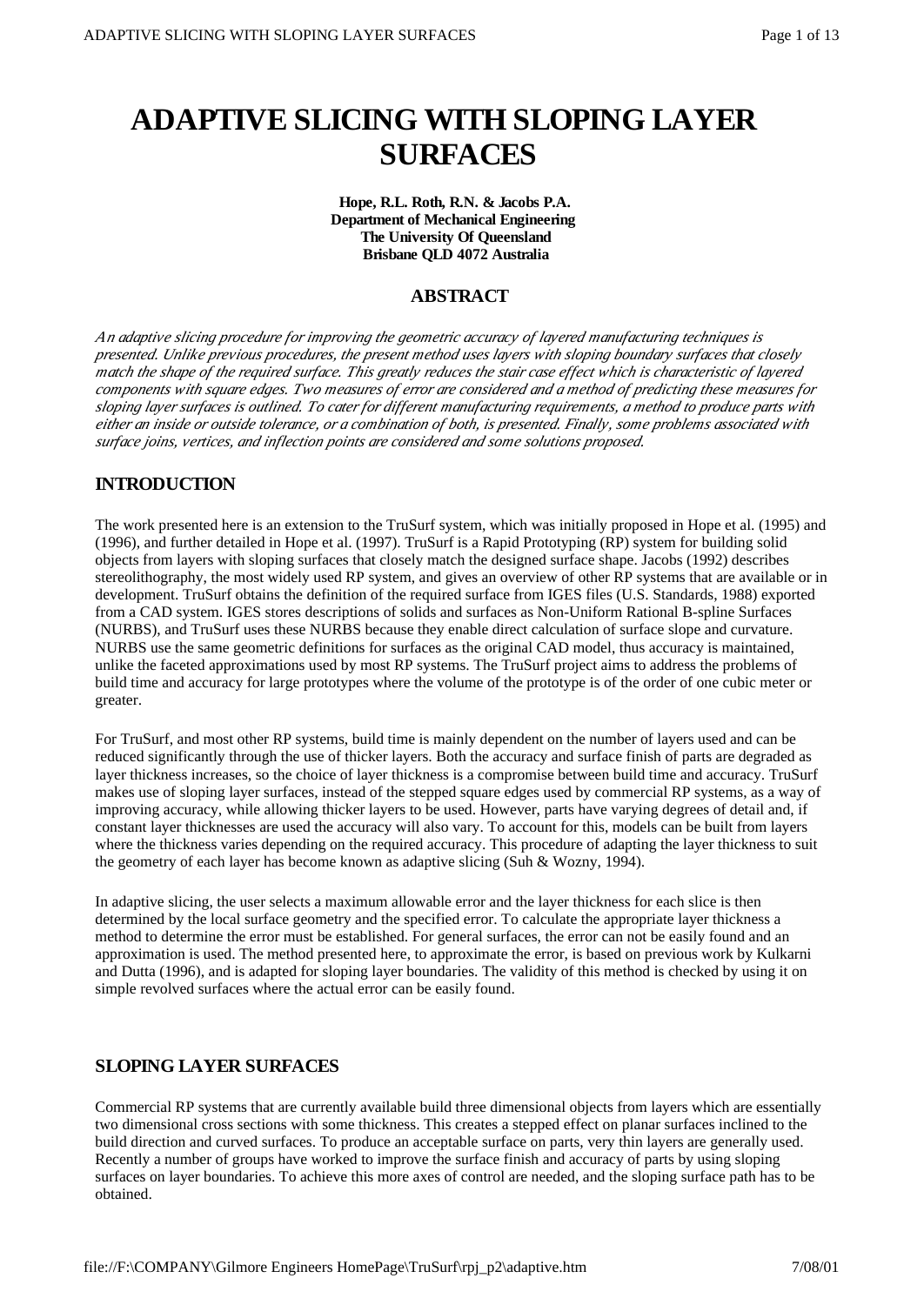Stratoconception (Barlier et al. ,1995) uses a macro script within the CATIA CAD software to produce "twisted profile layers". De Jager (1996) presents a method of determining the sloping surface path by interpolating two contours of a NURBS surface with an isoparametric line. This method works well for simple surfaces created from a rotational sweep, but can not be used for more complex surfaces. A similar method used in the Shape Maker II (Thomas et al. 1996) and CAM-LEM (Zheng and Newman, 1997) attempts to recreate the surface from contour curves. This method relies on the two cross sections of a model, used to define a layer, having the same number of curves and each curve being topologically connected to a corresponding curve on the other cross section. If this criterion is satisfied the topologically connected curves are subdivided into an equal number of points and the points connected by lines to form ruled surfaces. If the criterion is not satisfied the method fails.

TruSurf (Hope et al. ,1995, 1996, and 1997) derives the sloping surface path from the vector cross product of the surface normal and tangent at a series of points around the layer. At surface edges the edge tangent is included in the path to ensure they are reproduced correctly. This method will work for any shape.

A different approach is taken in Shape Deposition Manufacturing (SDM) (Weiss & Prinz, 1995) where sloping layer surfaces are produced by CNC machining the edges of deposited 2D layers. This may produce a surface quality similar to that achieved by the methods above, but requires an extra machining stage.

## **ADAPTIVE SLICING**

Adaptive slicing has already been performed for layers with edges square to the layer plane, and these will be covered briefly. Dolenc and Makela (1994) present a method to control the staircase effect. They worked with faceted surfaces, and use the angle of the surface normal to predict a cusp height. The cusp height is the maximum deviation from the layered part to the CAD surface measured in the direction normal to the CAD surface, as shown in figure 1. Their slicer selects an appropriate layer thickness from a given range, to ensure the cusp height is within a userspecified tolerance. Sabourin et al (1996) approach adaptive slicing by first subdividing the CAD model into slabs of uniform thickness equal to the maximum available. The slabs are then subdivided using the same measure of cusp height as by Dolenc and Makela (1994). The main difference in their approach is that they examine both the top and bottom of each slice to guard against sudden changes in curvature above the base of the layer.



Figure 1. The cusp height on faceted surfaces as used by Dolenc and Makela (1994).

Jamieson and Hacker (1995) performed direct slicing of CAD data by creating algorithms to interact with Parasolid, the solid modelling kernal of Unigraphics. In their slicing algorithm they included a basic adaptive slicing option that would attempt to use a thicker layer if the current slice had the same geometry as the previous one. This situation would only occur when all the surfaces of the slice are planar and in the build direction.

Kulkarni and Dutta (1995) and (1996) address the problem of determining adaptive slicing for a surface from its analytical representation. They also use a cusp height to quantify the error associated with the staircase effect, as shown in figure 2. Instead of selecting a layer thickness from a given range of thicknesses, they determine a maximum allowable thickness for each layer. In their earlier paper they use a "maximum curvature" approach where they find the point (P) on a slice at which the normal curvature in the vertical plane is maximum. They then approximate the vertical section at P with a circle to determine the layer thickness. In their later paper they identify that the cusp height at a point P is a function of the angle that the surface normal makes to the horizontal, as well as the radius of vertical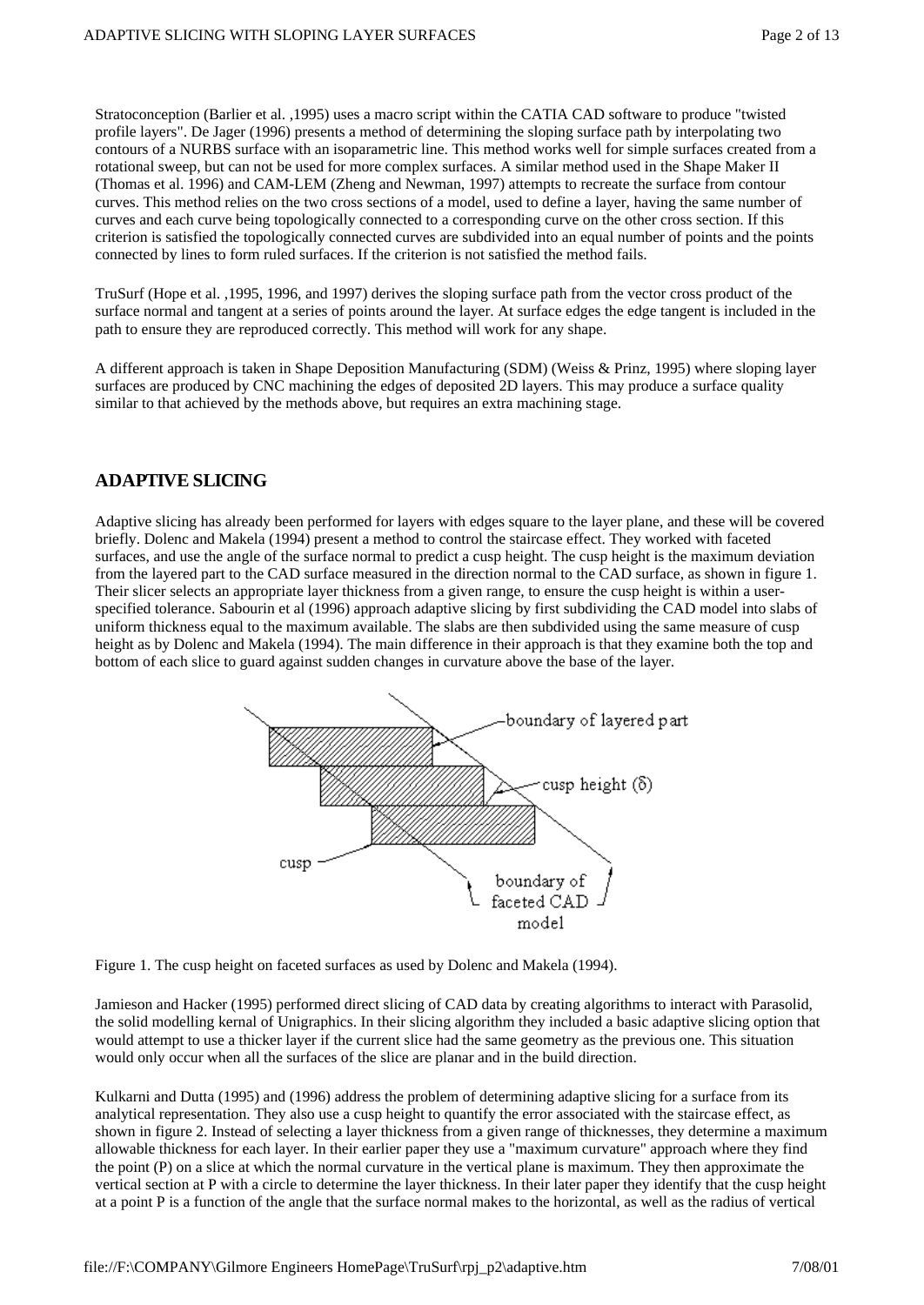normal curvature of the surface at that point.



Figure 2. The cusp height, and maximum distance in the layer plane on an analytical surface.

Although cusp height is the most commonly used measure of error, another measure of the error is the maximum distance in the layer plane between the boundary of the original CAD model and the boundary of the layered part. This measure of error has also been used by Novac et al (1997) and is indicated in figure 2. When the normal to the CAD surface is in the plane of the layer, the two measures of error produce almost the same result. This can be seen in the bottom layer of the diagrams. The difference between the two measures increases with the angle between the normal and the layer plane, and is greatest when the normal to the CAD surface becomes perpendicular to the layer plane. At and near this point the validity of using the cusp height to measure the error becomes questionable. Consider the top two layers in figure 2. The cusp height for these two layers is fairly similar, but the maximum difference in the layer plane for the top layer is more than twice that of the layer below. This raises the question as to what the measure of error is trying to represent. Should it represent the volume difference or the smoothness of the layered surface. In this case the maximum difference in the layer plane gives a more accurate representation of the volume missing from the layered part, while the cusp height better represents the surface smoothness.

These two measures of layer error can be transferred to layers with sloping boundaries. Figure 3 shows the same CAD surface used in figure 2 with the resulting part as built with sloped layer surfaces. In this case the differences between the layered part and CAD model are smaller for both volume and smoothness measures. To view the error, figure 4 shows a close up of the top layer of the part. For sloped layers, the difference between the two measures of error is least for small angles between the surface normal and the layer plane. When the normal to the CAD surface becomes close to perpendicular to the layer plane, the maximum distance in the layer plane becomes very large compared to the volume difference. At this point the cusp height gives a better representation for both volume difference, and surface smoothness.

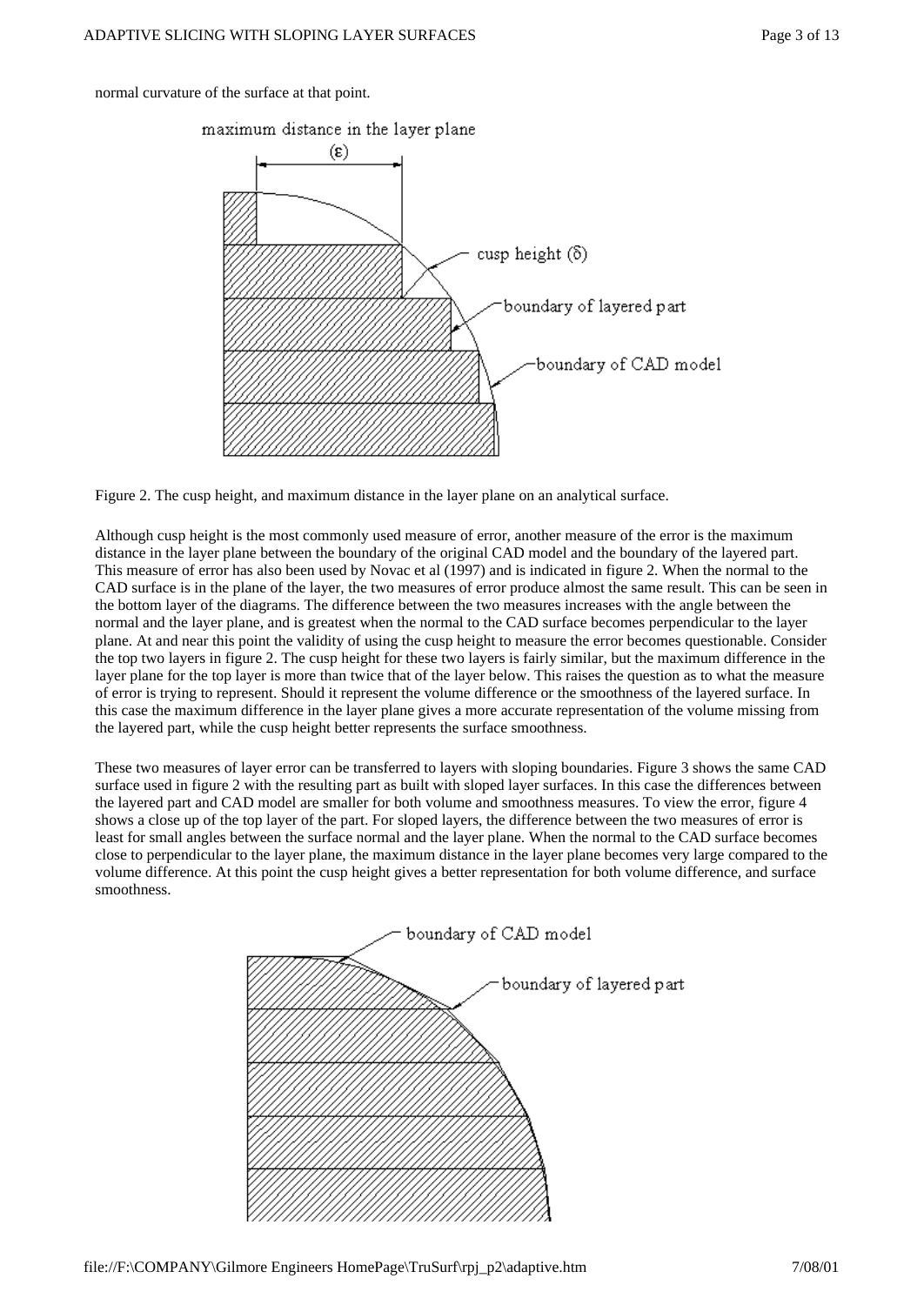Figure 3. Using sloped layer surfaces eliminates the staircase effect.



Figure 4. Cusp height and maximum difference in the layer plane, for layers with a sloping boundary surface.

The other essential part of an adaptive slicing procedure is a method to estimate the layer error. The method used here is adapted for sloping layer boundaries from Kulkarni and Dutta (1996) in which the surface section at point P is approximated locally as a circle. The radius of surface curvature (Rc) and the angle of the surface normal to the layer plane are used to calculate the cusp height and the maximum distance in the layer plane. Figure 5 illustrates one layer of a part with the local surface approximated by the circle through point P. The surface normal and radius of curvature are both calculated at P, which is chosen to be half way between the top and bottom of the layer. Cusp height is the same at the top and bottom of the layer, and can be found from,

$$
\delta = \left[ \left( \frac{t}{2\cos a} \right)^2 + R_e^2 \right]^{\frac{1}{2}} \cdot R_e
$$

, the maximum difference in the layer plane, is then

$$
\varepsilon = (\mathcal{S} + R_e) \cos \varphi \cdot \left[ \left( (\mathcal{S} + R_e)(\cos \varphi) \right)^2 - \left( \frac{t}{2 \cos \alpha} \right)^2 \right]^{\frac{1}{2}}
$$
  
\n
$$
\varphi = \alpha \pm \tan^{-1} \left( \frac{t}{2R_e \cos \alpha} \right)
$$
  
\nwhere

 $\overline{)}$ 

The two values for () give the maximum difference in the layer plane at the top and at the bottom of the layer.

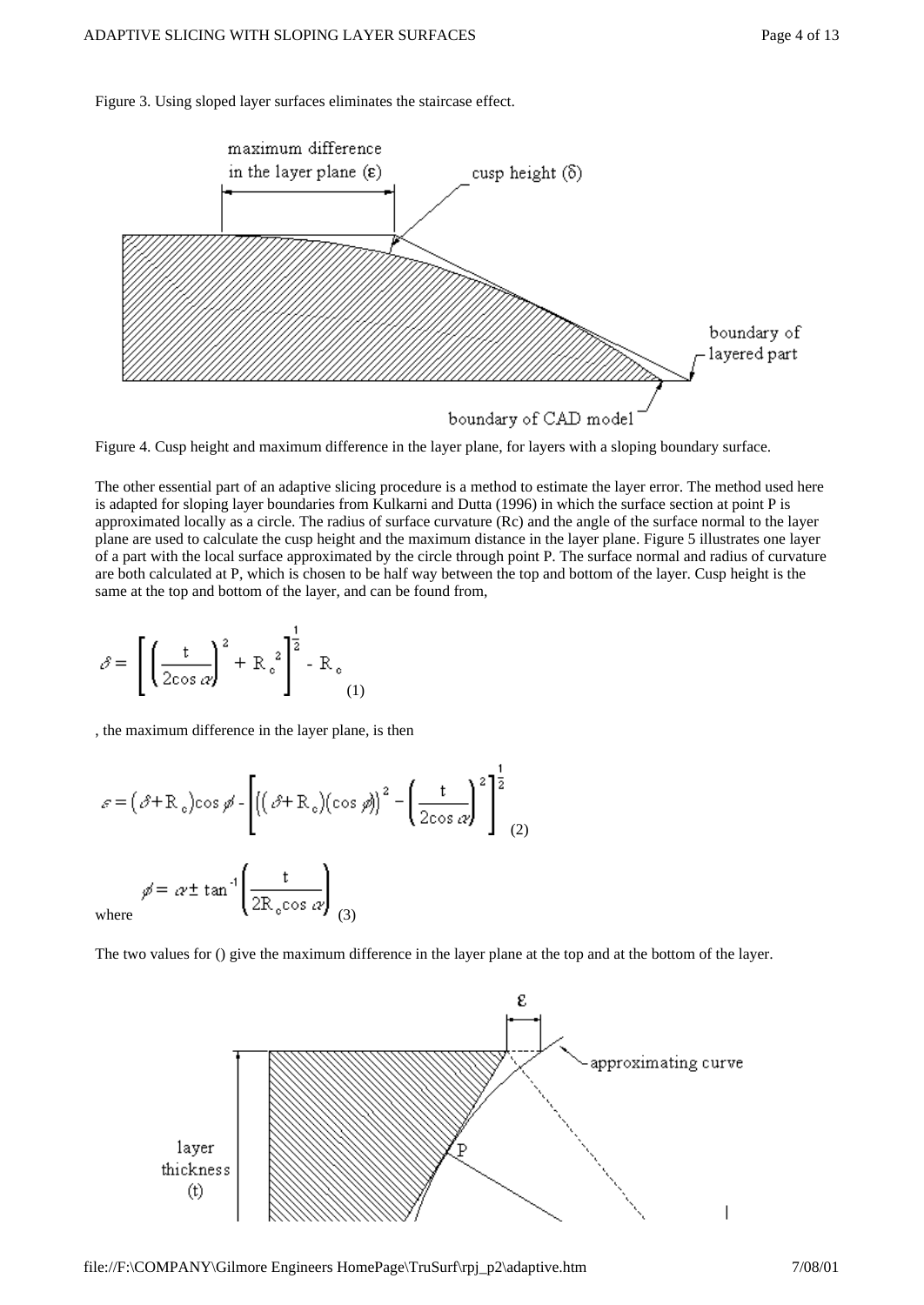Figure 5. To calculate d and e, the surface at point P is locally approximated as a circle. The radius of surface curvature (Rc), and the angle of the surface normal to the layer plane (a), are used in the calculations.

#### **CALCULATING RADIUS OF CURVATURE**

The radius of curvature in the direction of the cutting vector (see figure 6) is the inverse of the normal curvature in the same direction. For a surface represented in parametric form by  $s(u,v) = \{x(u,v), y(u,v), z(u,v)\}\$  the normal curvature ( is given by the following formula (see for example Hosaka, 1992).

$$
\kappa = \frac{L(\mathrm{d}u)^{2} + 2M \mathrm{d}u \mathrm{d}v + N(\mathrm{d}v)^{2}}{E(\mathrm{d}u)^{2} + 2F \mathrm{d}u \mathrm{d}v + G(\mathrm{d}v)^{2}}
$$
(4)

Where E, F and G are the fundamental magnitudes of the first order, and are obtained from the dot product of the partial derivatives of the surface.

$$
E = \vec{s}_u, \vec{s}_u, \qquad F = \vec{s}_u, \vec{s}_v, \qquad G = \vec{s}_v, \vec{s}_{*(5)}
$$

Similarly L, M and N are the fundamental magnitudes of the second order, and are obtained from the dot product of the unit normal , and the second partial derivatives of the surface.

$$
L = \hat{n} \cdot \vec{s}_{\mu\nu}, \qquad M = \hat{n} \cdot \vec{s}_{\mu\nu}, \qquad N = \hat{n} \cdot \vec{s}_{\mu}(6)
$$

At a point on the surface, the values of the fundamental magnitudes are fixed, but the normal curvature has different values depending on the direction of the normal plane through the point. The direction depends on the ratio dv/du, and if both the numerator and denominator of equation 4 are divided by du2 an expression for the normal curvature in terms of dv/du results.

$$
\kappa = \frac{L + 2M \frac{dv}{du} + N \left(\frac{dv}{du}\right)^2}{E + 2F \frac{dv}{du} + G \left(\frac{dv}{du}\right)^2}
$$
(7)

TruSurf uses a cutting vector orthogonal to both the surface normal and the surface tangent. Figure 6 illustrates how the cutting direction is obtained by showing a single layer of a model. Solid contours represent the path that would be cut by the cutting vector. These may or may not lie on the B-spline model surface. The dashed line is the contour calculated from the B-spline surface model, and is located midway between the top and bottom surfaces of each layer. This position was chosen to give the average slope over the layer. At points around the contour, the direction of the cutting vector is found by computing the cross product of the surface normal and the tangent vector. For a more detailed description of TruSurf's layer slicing method see Hope et al (1997).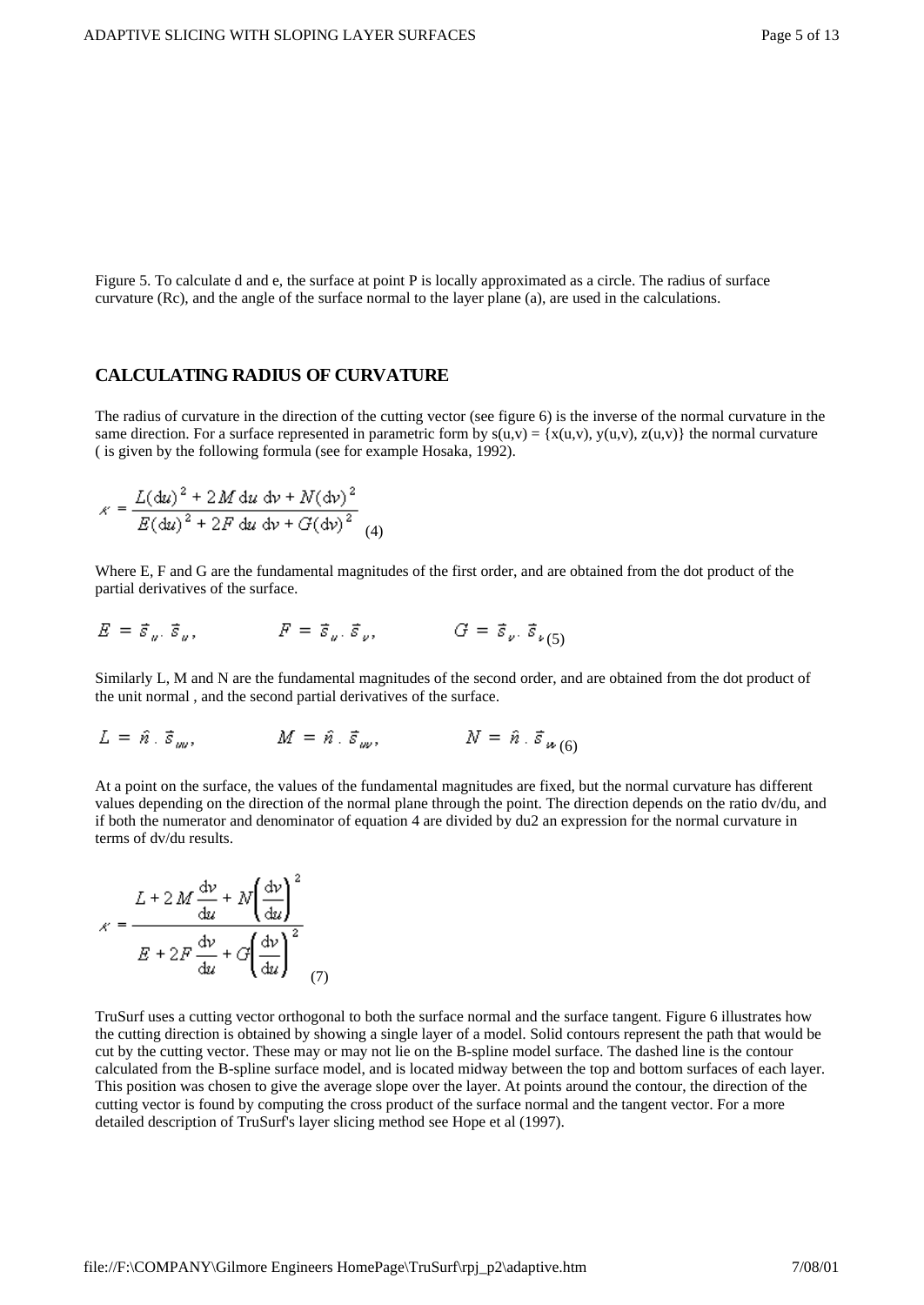

Figure 6. TruSurf uses a single interpolated contour, and the surface normal and tangent to calculate the cutting vector .

Since the cutting vector , and the partial derivatives of the surface and are known in three dimensional space, the value of dv/du can be found by solving the following vector equation

$$
\vec{c} = \vec{s}_u \, du + \vec{s}_\nu dv_{(8)}
$$

## **MATERIAL TOLERANCE**

In many cases the boundaries of a prototype will need to be either fully inside, or fully outside, the boundaries of the original CAD model. For example, if finishing procedures remove material from the prototype surface, it is best to have cusps of extra material. Conversely if a coating, or filling material, is to be applied to the surface of the prototype it would be desirable to have cusps of missing material. TruSurf traces contours, and determines the direction and slope of the cutting vector, at the mid point of a layer. In doing so, the cutting vector always meets the CAD model at the mid point of each layer. When a concave CAD surface is sliced, extra material is removed from the top and bottom of the layer, while for a convex surface extra material is left on the manufactured object.

The slicing positions TruSurf would normally use for a CAD surface with a concave and a convex section is shown in Figure 7(a). Figure 7(b) shows the case when the prototype surface is to be always outside of the original CAD surface. Here the outside tolerance is the specified cusp height, and the inside tolerance is zero. This is the same as OUTTOL in the APT (Automated Programming Tool) language (IBM, 1972). Figure 7(c) shows the case when the prototype surface is to be always inside of the original CAD surface. Here the outside tolerance is zero, and the inside tolerance is the specified cusp height, INTOL in APT. Figure 7(d) shows a slicing method that positions the cutting vector midway between the positions in figure 7(b) and 7(c). In this case both the inside and outside tolerances are equal to half of the specified cusp height, resulting in the cutting vector being closer to the CAD model and minimising the error.

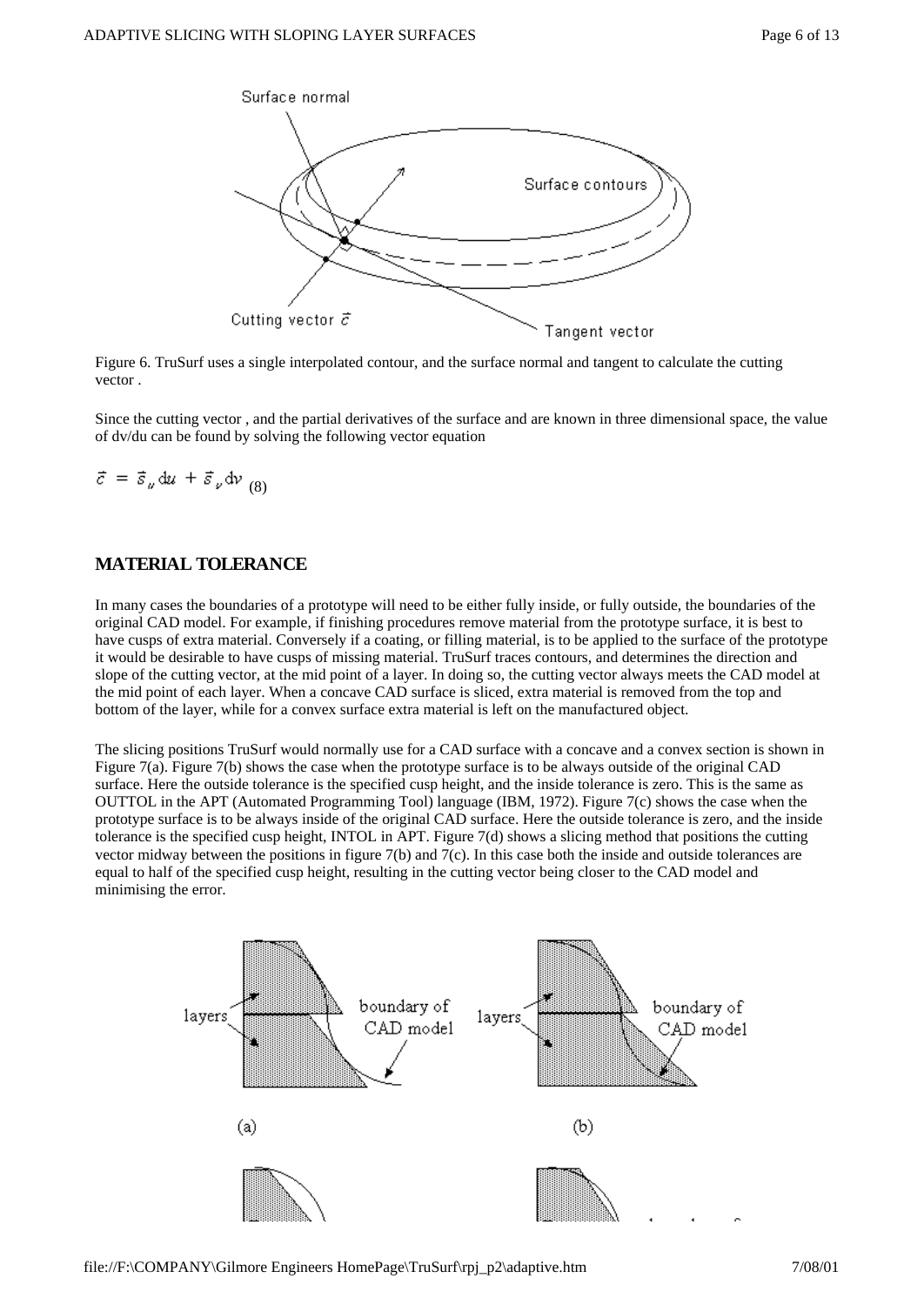Figure 7.

(a) Normal slicing position.

(b) Tolerance all outside (OUTTOL).

(c) Tolerance all inside (INTOL).

(d) Combination of inside and outside tolerance resulting in minimum error.

To achieve these other slicing methods, TruSurf uses the predicted maximum difference in the layer plane to adjust the position of the cutting vector. For the outside tolerance condition and a concave surface, the cutting vector is moved out by a distance equal to the maximum difference in the layer plane. Conversely for the inside tolerance condition, the cutting vector is moved in when the surface is convex. For the minimum error condition the cutting vector is moved in, or out, by half of the maximum difference in the layer plane, depending on the sign of the curvature. The direction of adjustment is given by the component of the surface normal in the layer plane.

#### **SOFTWARE IMPLEMENTATION**

The TruSurf system was implemented in C++ as a stand alone program and operates independently from a CAD system. It can handle multiple surfaces from the one IGES file to define a part. First, TruSurf reads the IGES file and stores the B-spline surfaces in memory. It checks the surfaces to find their maximum and minimum dimensions in each of the x, y, and z directions. This information is displayed to the user, and they may select the orientation of the slicing plane with respect to the CAD model. If adaptive slicing is to be used, a choice between using the cusp height or difference in the layer plane as the measure of error is offered. The maximum allowable layer error can also be specified. TruSurf slices the model by tracing surface contours and computing the cutting direction at a number of points, specified by the user, around the contour. These points and corresponding cutting vectors are used to create Numerical Control (NC) code for the machine that will be used to cut the layers.

When adaptive slicing is used the curvature is also calculated at each point and an estimate of the error is determined. If this error is greater than the maximum specified, the layer thickness is reduced and the contour is traced at the new height. Similarly if the error is less than that specified, the layer thickness is increased and another estimate of error is made. Since TruSurf performs its calculations at the mid-height of a layer, the point of calculation changes with the layer thickness. Thus, the error can only be predicted for the current layer thickness and, if it is unacceptable the thickness must be changed and the error recalculated at the new level. TruSurf does not select a layer thickness to exactly produce the given error, but rather uses a database of layer thicknesses matching the modeling material available to the user. The choice is determined as the largest layer thickness that will produce an error less than the specified maximum.

## **SURFACE JOINS AND VERTICES**

For a CAD model consisting of more than one surface, the surface joins have to be treated as special cases. Vertices and distinct changes in surface curvature are often present at the transition from one surface to another, and at these points, the local circular approximation of the surface is not unique. Figure 8 shows a vertex with the circular approximation at point P. The curvature at point P would lead to a layer thickness of t being selected (as shown). However, this thickness produces an unacceptable error.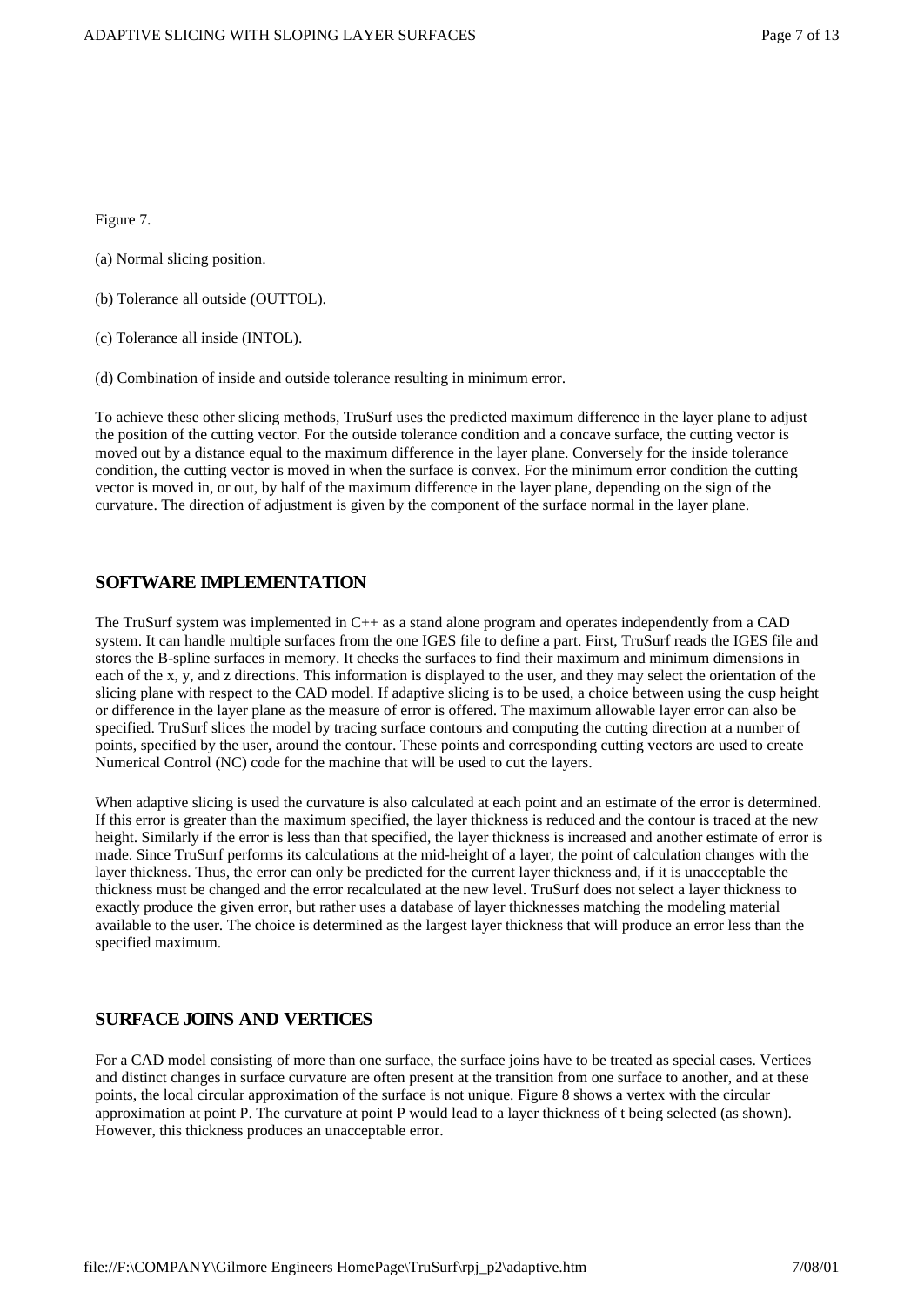

Figure 8. Thickness t produces an unacceptable error due to the presence of a vertex near P.

Kulkarni and Dutta (1996) rectify this problem by slicing the model so that the surface joins coincide with layer joins. This works for their slicing procedure because they have not limited themselves to any specific layer thicknesses. For TruSurf a layer thickness from the database, or combination of layer thicknesses, may not exist to exactly match the surface join. If the closest combination of layer thicknesses is used, it has to be accepted that a larger error than that specified may occur. Alternatively a special piece of layered material would need to be made to the exact thickness.

Another problem with trying to match the surface and layer joins is that in a large number of cases the surface joins are not in the layer plane. Hence for these cases there is no one thickness that will meet with the surface join at all points. Consider a bolt with a simple triangular thread. Since the threads are angled across the layer plane, vertices will be present in the layer no matter what thickness is used. Using the curvature to estimate error does not work in this case, as the triangular threads have zero curvature. For situations such as this, there appears to be no simple way to accurately approximate the error and it will be necessary to calculate the error exactly. This will require a more detailed calculation of the intersection curve between the surface and the vertical normal plane and, although this will increase the accuracy of adaptive slicing, it will also significantly increase the time taken by a computer to slice a CAD model.

## **CASE STUDY**

To investigate the performance of adaptive slicing, and the accuracy of the error approximation, some example objects were tested in TruSurf. Figure 9 shows a symmetrical part consisting of three surfaces of revolution, with a total part height of 200 mm. The bottom surface is a revolved spline curve, the middle surface is conic, and the top surface is a hemi-sphere. A rotated shape was used so that the actual difference in the layer plane could be easily calculated. For a surface constructed from a rotated curve one of the B-Spline parameters remains constant along that curve. Thus for this type of surface, at any point P on the surface contour, all the other points in the normal section have a constant B-Spline parameter. Using this fact, the points where the normal section intersects the layer on the top and bottom can be calculated and then compared to the points where the cutting vector intersects the layer. The difference between these points is the actual difference in the layer plane. The reason this actual measure of error is not normally used in TruSurf is because it is designed to handle more general shapes, where the actual difference in the layer plane can not be calculated so easily and an approximation must be made.

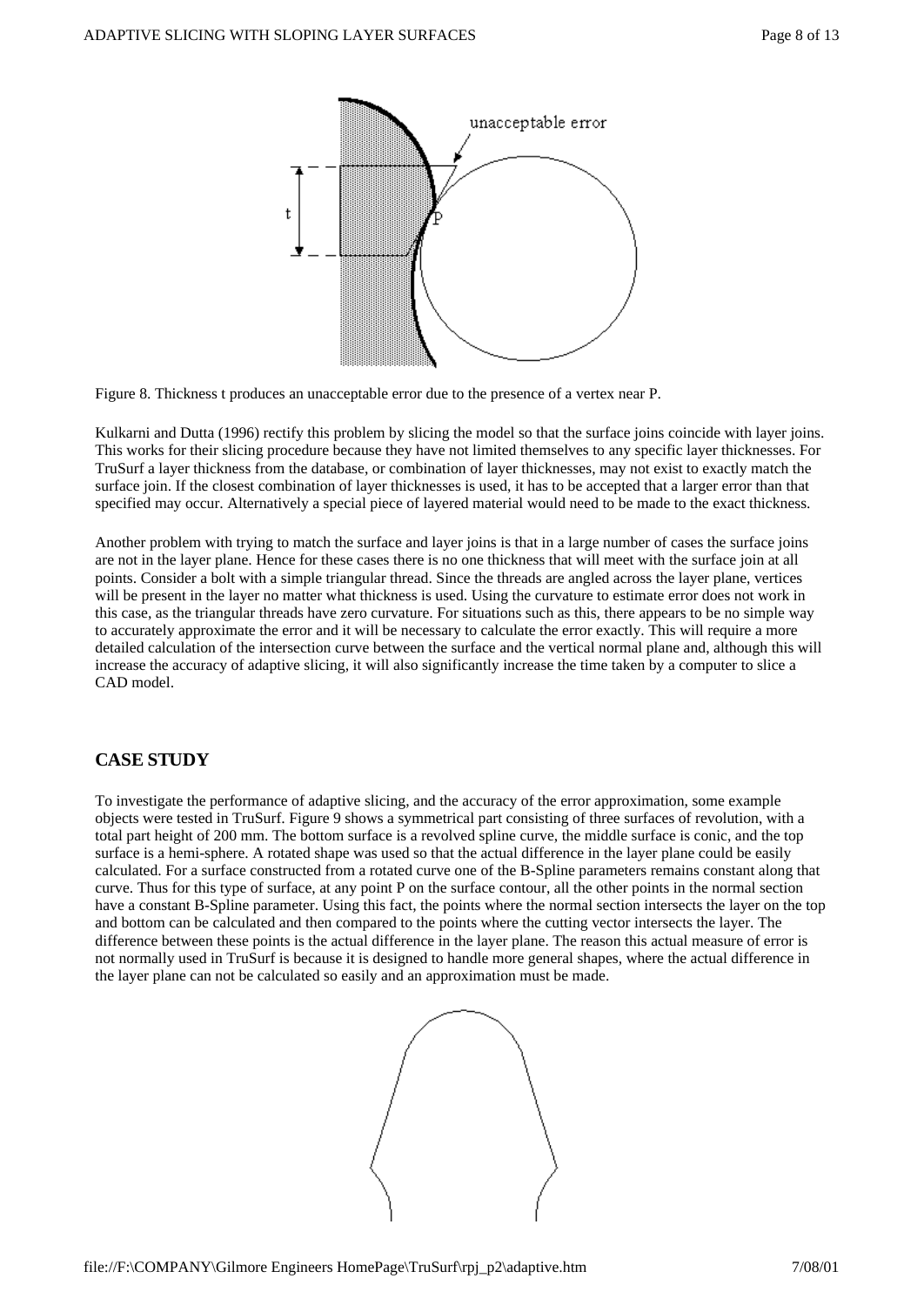Figure 9. Sample part tested in TruSurf.

Due to the difficulty of calculating the actual cusp height, only the difference in the layer plane was used to make a comparison between the predicted error and the actual error. The graphs in figure 10 compare the predicted and actual difference in the layer plane for three different settings of the maximum allowable error. As expected, the number of layers required to build the part increases as the maximum allowable error is decreased. The number of layers used will also depend on the range of thicknesses in the database. This raises the question of what constitutes a good selection of layers. The answer will depend on part geometry, and probably be restricted by what is commercially available. For simplicity only one database was used in all three cases, and it had layer thicknesses ranging from 0.2mm to 70mm. It should be noted that surfaces such as the conic region, with zero curvature in the cutting direction, can be generated perfectly regardless of layer thickness. In this case the maximum available layer thickness (70mm) was used.

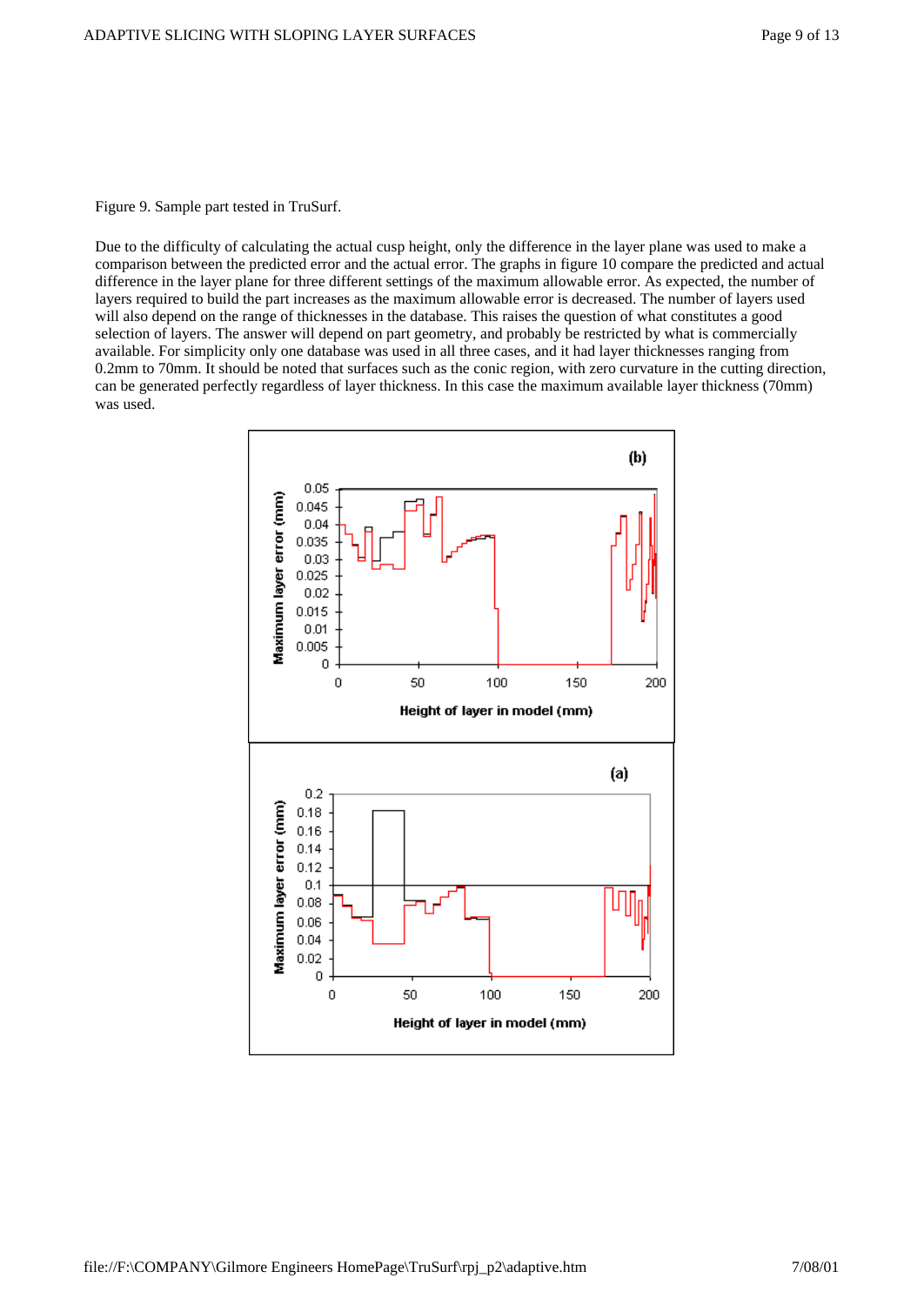

Figure 10. Maximum predicted and actual errors resulting from the body of revolution in figure 9 being tested in TruSurf.

- (a) maximum allowable error set to 0.1mm, 34 layers used.
- (b) maximum allowable error set to 0.05mm, 49 layers used.
- (c) maximum allowable error set to 0.01mm, 113 layers used.

For most of the part the predicted error is a very good approximation. In fact for the conical and spherical regions the error is predicted exactly. In the first three graphs there is a section just below the 50mm level where the measured error is significantly greater than the predicted error. This corresponds to an inflection point on the model where the curvature changes sign. The difference is greatest in 10(a), with the measured error almost twice that allowable. In 10 (b) the measured error does not exceed the limit, and in 10(c) the limit is only slightly exceeded. However the fact that the actual error is significantly greater than the predicted error indicates that the method of predicting the error breaks down near inflection points. This is because the curvature is zero at the inflection point and very small nearby, but becomes larger further away. Thus when the curvature is calculated in the middle of the layer, the presence of an inflection point will cause the value of the curvature at the outer edges of the layer to be greater than those in the middle.

To further investigate the effect of inflection points, the surface model shown in figure 11 was tested in TruSurf, with the maximum allowable error set to 0.1mm. This surface has ten inflection points, all at a different rate of change of curvature. The predicted and actual layer errors for the part are shown in figure 12(a). From the graph it can be seen that the actual error exceeded the maximum allowable error on four layers. There were also six other occasions where the actual error was about twice that predicted, but still remained below the allowable level. On comparing these layers with the original CAD model it was confirmed that an inflection point occurred within all the layers. It was also noted that the actual error only exceeded that allowable when the predicted error was greater than half the allowable level.

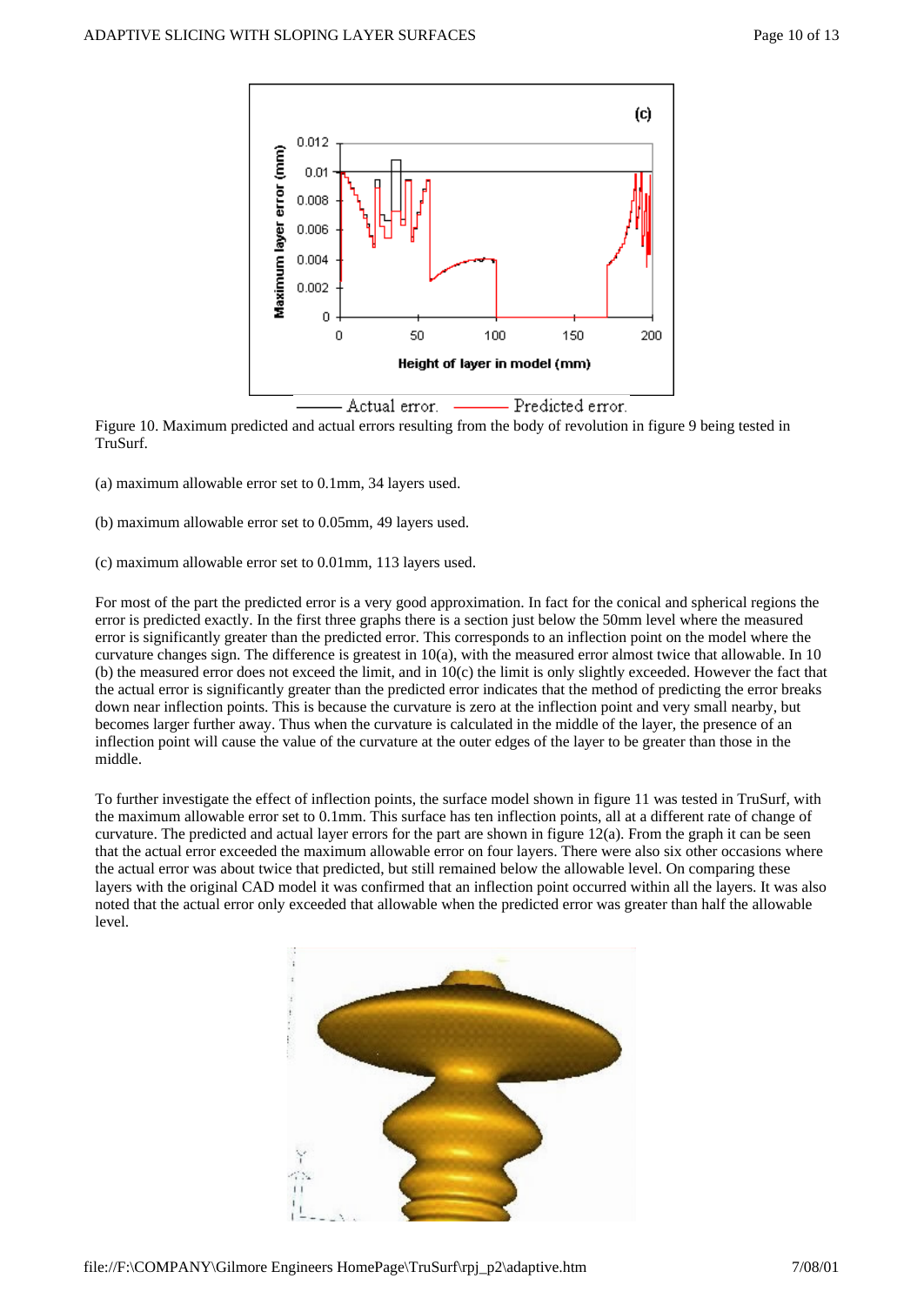

Figure 11. Surface model tested in TruSurf to investigate the effect of inflection points.

Figure 12. Maximum predicted and actual errors resulting from the surface model shown in figure 11 being tested in TruSurf, with the maximum allowable error set to 0.1mm.

(a) no adjustment made at inflection points, 109 layers used.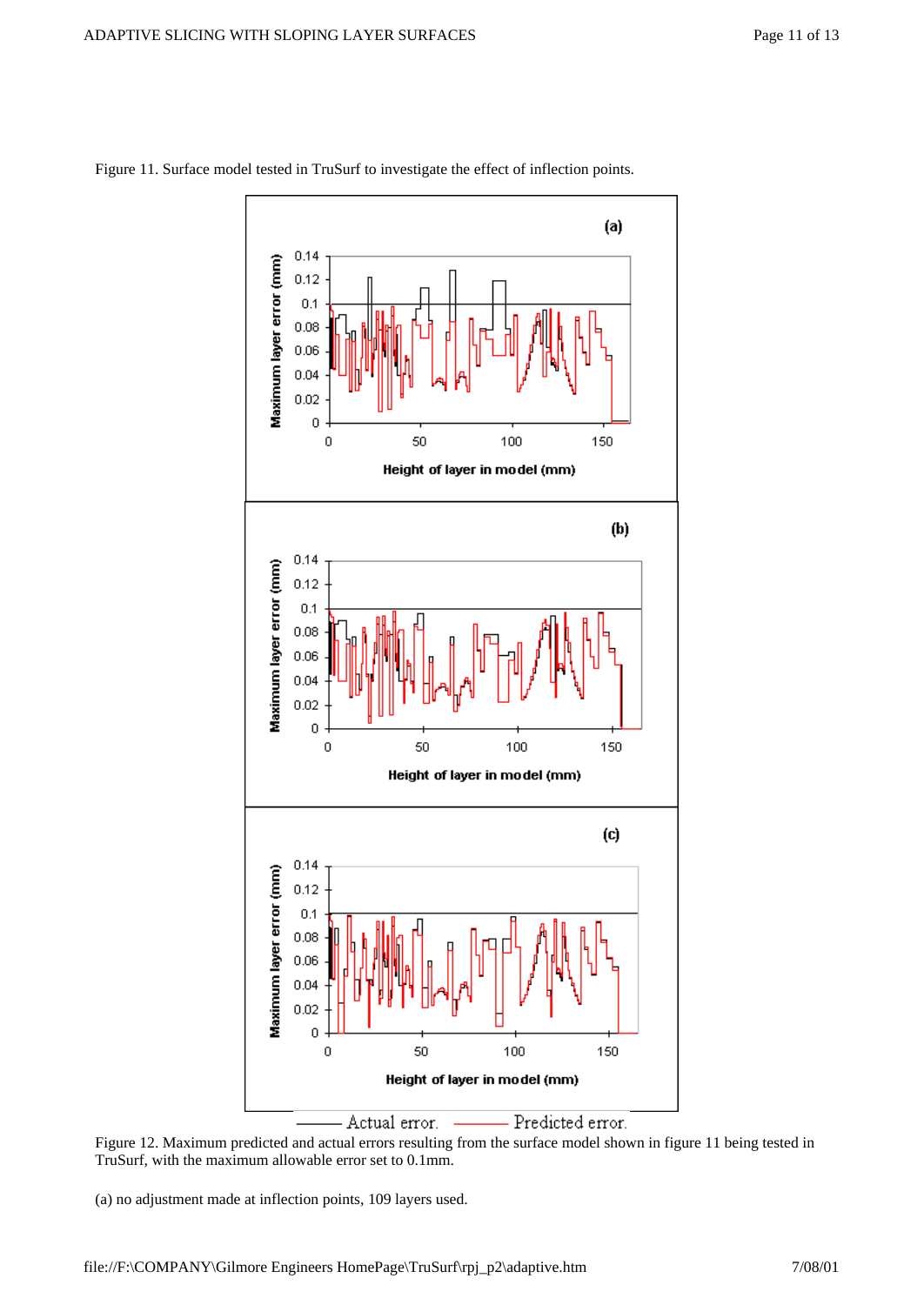(b) allowable error halved where inflection points occur, 113 layers used.

(c) curvature checked at the top and bottom of the layers where inflection points occur, 116 layers used.

A simple solution to this problem is to identify when an inflection point occurs within a layer and to reduce the allowable error for that layer. In TruSurf, inflection points on the surface model can be identified by noting the change in sign of the curvature. This was implemented in TruSurf, and the CAD model shown in figure 11 was tested again. For this trial it was decided to halve the allowable error where inflection points occurred. The results are shown in figure 12(b). It can be seen that this time the actual error remained below the allowable level for every layer. This simple solution will work in most cases, and further reducing the allowable error at inflection points will decrease the chances of unacceptable errors occurring. However, it is not a robust solution as it does not guarantee the error will remain below the given limit.

A more robust solution is to calculate the curvatures at the top and bottom of the layer as well as in the middle. The error can then be estimated from the maximum of the three curvatures, which will be furthest away from the inflection point. This would only be done if an inflection point occurs within the layer. If it were done for all layers, the slicing time would be more than doubled. This procedure was also implemented in TruSurf, and the CAD model shown in figure 11 was tested once more. The results are shown in figure 12(c). As with figure 12(b) the actual error remained below the allowable level for every layer, but this time the predicted error was generally closer to the actual error. Due to the error being estimated from the maximum of the three curvatures, sometimes thinner layers than could have been used were selected when inflection points occurred within a layer. This resulted in three more layers being used than in figure 12(b).

# **CONCLUDING REMARKS**

A method, based on surface curvature and angle of the surface normal, was developed to predict the difference between a sliced model and the original CAD model when the layers have sloping boundary surfaces. This was used in an adaptive slicing procedure to optimise the building of layered parts for both speed and accuracy. Provisions were also made to allow parts to be produced with either an INTOL, OUTTOL, or a combination of both to reduce overall error.

Inflection points were found to cause the predicted difference to be significantly less than the actual difference. Two procedures were trialed to account for the presence of inflection points. In the first, the allowable error was halved for layers where they occurred. In the second the curvature was calculated at the top, bottom, and middle of layers where they occurred, and the maximum of the three used to determine the layer thickness. The first procedure was seen to work in most cases, and the second procedure was found to be a more robust solution to the problem.

It was noted that joins between two or more surfaces can cause the error approximation to give incorrect results. For cases when the surface joins are in the same plane as the layers this problem can be solved by slicing the part so that the surface joins coincide with layer joins. However in many cases where a part is defined by two intersecting surfaces, the intersection curve is not in the layer plane. No simple solution was found for this situation. It appears that further work is required to enable a more detailed calculation of the intersection curve between the surface and the vertical normal plane. This will enable the measures of error to be calculated exactly, but will also significantly increase the time taken for models to be sliced by computer.

## **ACKNOWLEDGMENTS**

R.L. Hope is supported by an Australian Postgraduate Award. The authors would like to thank the Queensland Manufacturing Institute for the use of their CAD facilities.

## **REFERENCES**

Barlier, C., Gasser, D., Muller, F. (1995) "Stratoconception, rapid prototyping for die-forging tooling" 28th ISATA, September 18-22.